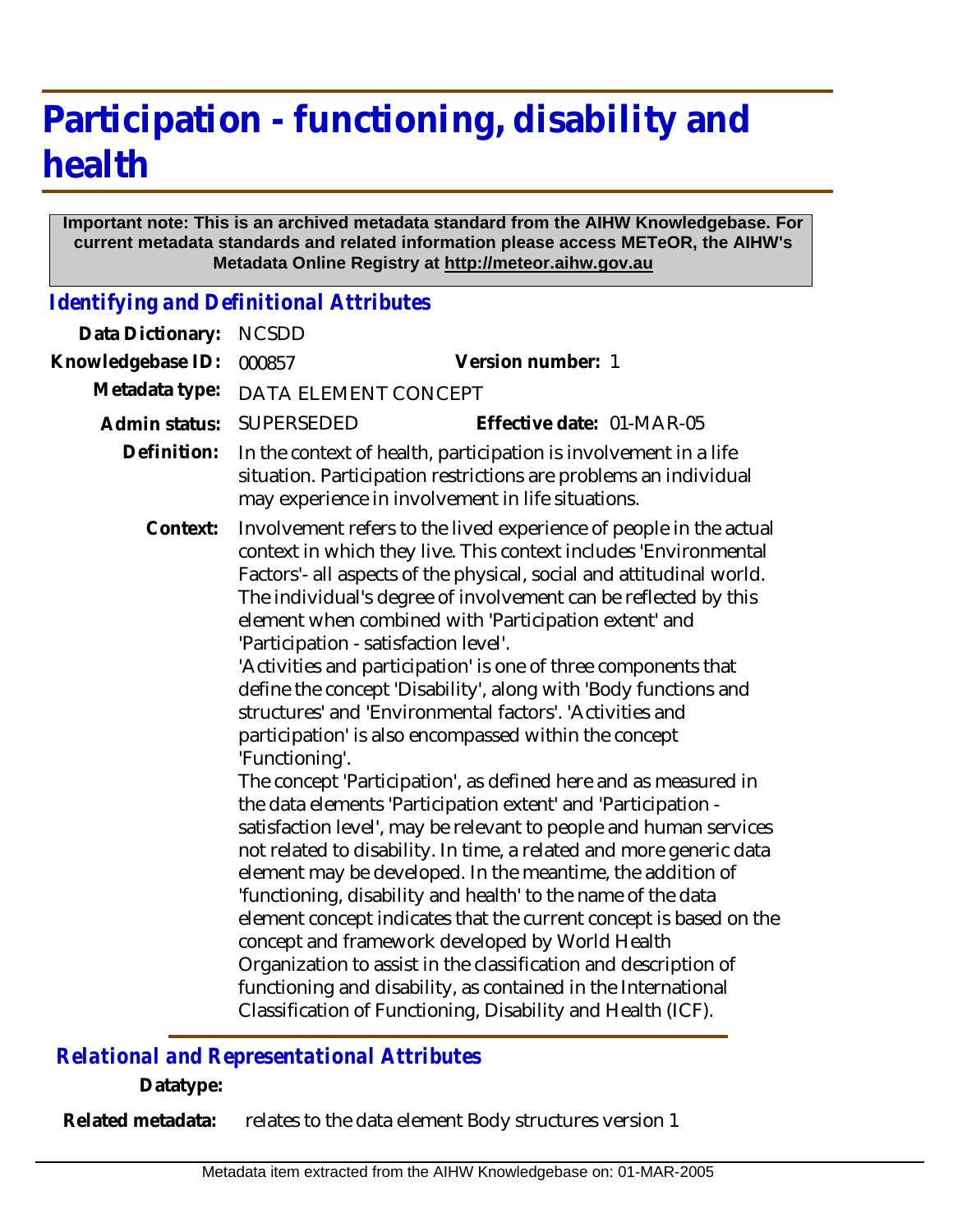relates to the data element concept Disability version 2 relates to the data element concept Functioning version 1 relates to the data element concept Activity - functioning, disability and health version 1 relates to the data element concept Assistance with activities and participation version 1 relates to the data element Body functions version 2 relates to the data element Impairment extent version 2 relates to the data element Activities and participation domains version 2 relates to the data element Activity - level of difficulty version 2 relates to the data element Participation extent version 2 relates to the data element Participation satisfaction level version 2 relates to the data element Environmental factors version 2 relates to the data element Environmental factors - extent of influence version 2 relates to the data element Disability grouping version 2

## *Administrative Attributes*

Source Document: World Health Organization (WHO) 2001. ICF: International Classification of Functioning, Disability and Health. Geneva: WHO. Australian Institute of Health and Welfare (AIHW) 2003. ICF Australian User Guide Version 1.0. Canberra: AIHW.

**Source Organisation:** World Health Organization

Comments: 'Activities and Participation' is one of three components in the ICF that define disability. The ICF was endorsed by the World Health Assembly in 2001 and is a core member of the WHO family of health related classifications. Further information on the ICF can be found in the ICF itself and the ICF Australian User Guide (AIHW 2003) and the following websites:

- Australian Collaborating Centre ICF website http://www.aihw.gov.au/disability/icf/index.html - WHO ICF website: http://www3.who.int/icf/icftemplate.cfm

The ICF provides a framework for the description of human functioning. The components of the ICF are defined in relation to a health condition. A health condition is an 'umbrella term for disease (acute or chronic), disorder, injury or trauma' (WHO 2001).

*Data Element Links Information Model Entities linked to this Data Element*